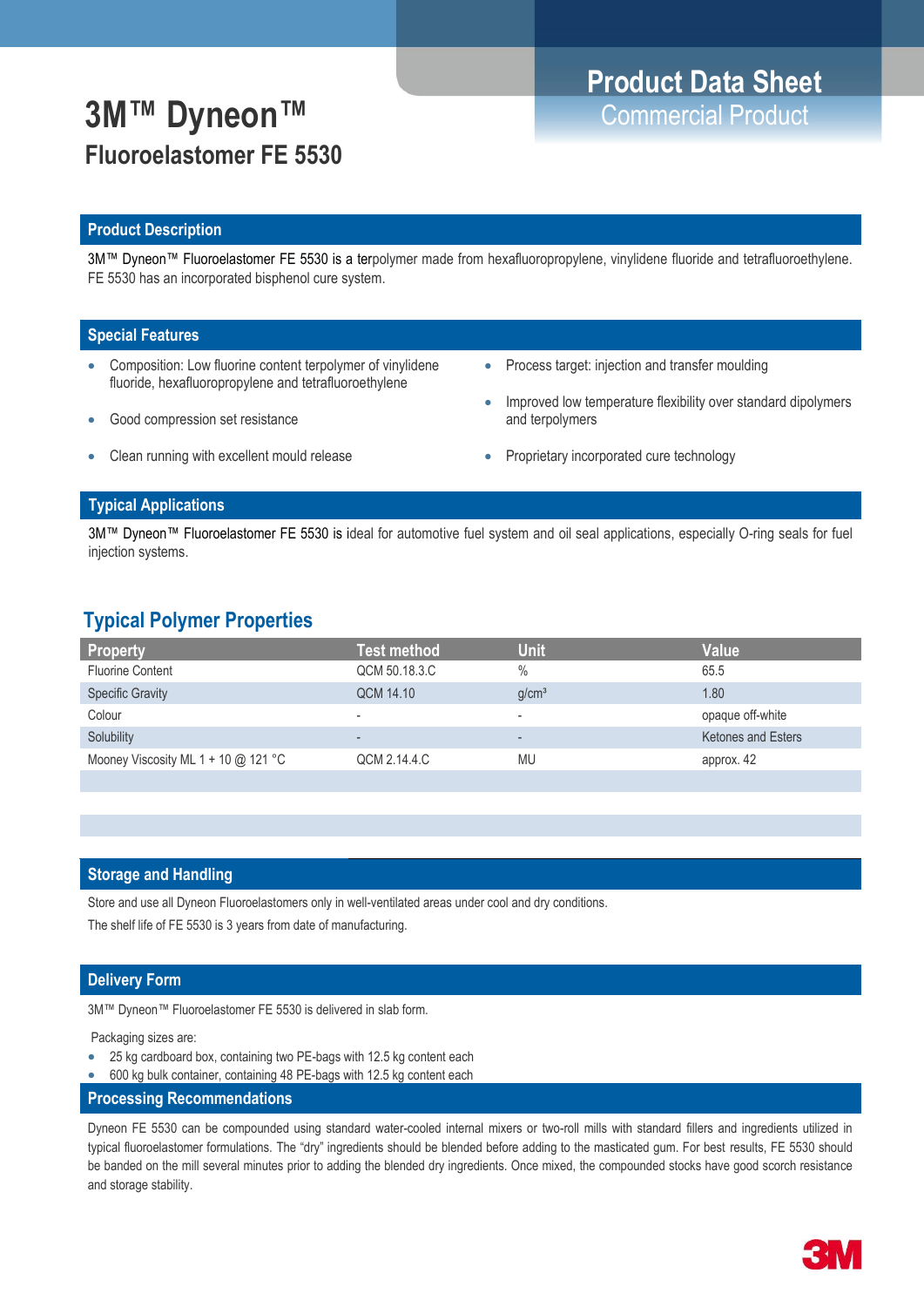# **Fluoroelastomer FE 5530**

## **Typical Properties**

| <b>Compound</b> | Amount (in Parts/100) |
|-----------------|-----------------------|
| FE 5530         | 100                   |
| N-990 MT Black  | 30                    |
| MgO             |                       |
| $Ca(OH)_2$      |                       |
|                 |                       |

## **Typical Rheological Properties (ASTM D 5289)**

## **Moving Die Rheometer (MDR 2000®)**

**100 cpm, 0.5° Arc, 6 minutes , 177 °C**

| <b>Property</b>                          | <b>Unit</b>    | <b>Value</b> |
|------------------------------------------|----------------|--------------|
| ML, Minimum Torque                       | dNm            | 1.3          |
| Ts2, Time to 2 inch-Ib rise from minimum | <b>Minutes</b> | 1.6          |
| $t'50$ , Time to 50 % cure               | <b>Minutes</b> | 2.0          |
| t'90, Time to 90 % cure                  | <b>Minutes</b> | 2.8          |
| MH, Maximum Torque                       | dNm            | 21.9         |
|                                          |                |              |

## **Typical Physical Properties (ASTM D 412 Method A, Die D)**

## **Press Cure 7 minutes @ 177 °C Post Cure 16 hours @ 230 °C**

| <b>Property</b>        | <b>Unit</b> | <b>Value</b> |
|------------------------|-------------|--------------|
| Tensile                | <b>MPa</b>  | 15.4         |
| 100 % Modulus          | <b>MPa</b>  | 5.2          |
| Elongation at Break    | $\%$        | 215          |
| Hardness (ASTM D 2240) | Shore A     |              |

## **Compression Set on O-rings (ASTM D 1414)**

| Air aged 70 hours $@$ 200 °C                          |               |       |
|-------------------------------------------------------|---------------|-------|
| Post cured 16 hours $@$ 230 °C                        | $\frac{0}{0}$ | 18    |
| Post cured 24 hours @ 260 °C                          | $\frac{0}{0}$ |       |
| <b>Retraction at Lower Temperatures (ASTM D 1329)</b> |               |       |
| TR 10                                                 | $^{\circ}C$   | $-19$ |
|                                                       |               |       |